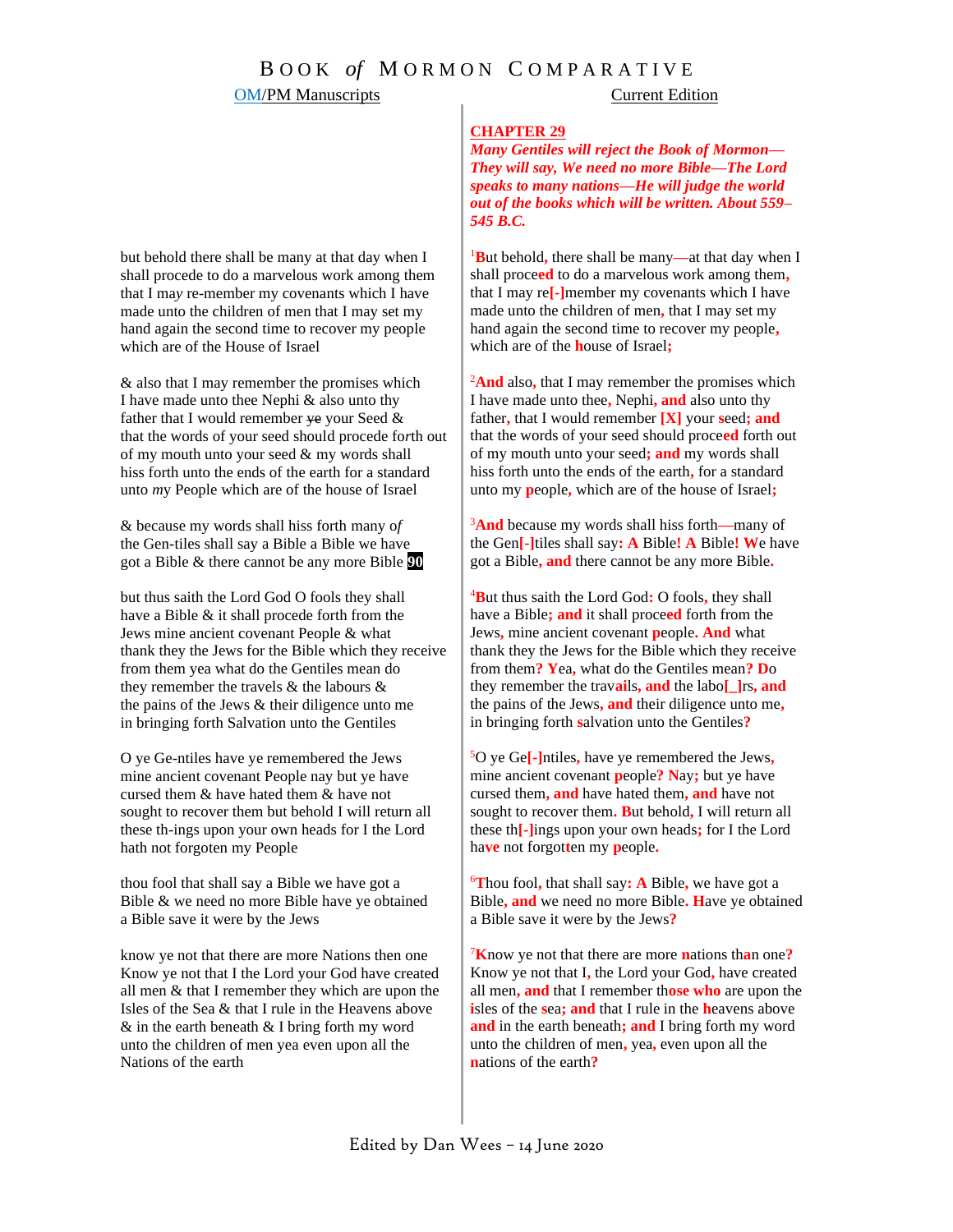# B O O K *of* M O R M O N C O M P A R A T I V E

### **OM/PM Manuscripts** Current Edition

wherefore murmur ye because that ye shall receive more of my word know ye not that the testimony of two Nations is a testi witness unto you that I am God that I remember one Nation like un-to another wherefore I speak the same words unto one Nation like unto another & when the two Nations shall run together the testimony of the two Nations shall run together also

& I do this that I may prove unto many that I am the Same yesterd-ay today & forever & that I speak forth my words according to mine own pleasure & be-cause that I have spoken one word ye need not suppose that I cannot speak another for my work is not yet finished neither shall it be until the end of man neither fr-om that time henceforth & forever

wherefore because that ye have a Bible ye need not suppose that it contains all my words neither need  $\psi$ (ye)e suppose that I have not caused more to be written

for I command all men both in the east  $\&$  in the west  $\&$  in the North  $\&$  in the South  $\&$  in the Islands of the Sea that they shall write the words which I speak unto them for out of the Book*s* which shall be written I w-ill Judge the world every man according to their works according to that which is wri-tten

for behold I shall *s*peak unto the Jews & they shall write it  $&$  I shall also speak un()to the Nephites  $&$  they shall write it  $&$  I shall also speak unto the other tribes of the house of Israel which I have lead away & they shall write it & I shall also speak unto all the Nations of the earth & they shall write it

& it shall come to pass that the Jews shall ha-ve the words of the Nephites & the Nephites shall have the words of the Jews & the Nephites & the Jews shall have the words of the lost tribes of Israel & the lost tribes of Isr-ael shall have the words of the Nephites & the Jews

<sup>8</sup>**W**herefore murmur ye**,** because that ye shall receive more of my word**? K**now ye not that the testimony of two **n**ations is a  $\begin{bmatrix} 1 & 0 \\ 0 & -1 \end{bmatrix}$  witness unto you that I am God**,** that I remember one **n**ation like un**[-]**to another**? W**herefore**,** I speak the same words unto one **n**ation like unto another**. And** when the two **n**ations shall run together the testimony of the two **n**ations shall run together also**.**

<sup>9</sup>And I do this that I may prove unto many that I am the **s**ame yesterd**[-]**ay**,** today**, and** forever**; and** that I speak forth my words according to mine own pleasure**. And** be**[-]**cause that I have spoken one word ye need not suppose that I cannot speak another**;** for my work is not yet finished**;** neither shall it be until the end of man**,** neither fr**[-]**om that time henceforth **and** forever**.** 

<sup>10</sup>**W**herefore**,** because that ye have a Bible ye need not suppose that it contains all my words**;** neither need **[\_]ye** | suppose that I have not caused more to be written**.**

<sup>11</sup>**F**or I command all men**,** both in the east **and** in the west**, and** in the **n**orth**, and** in the **s**outh**, and** in the **i**slands of the **s**ea**,** that they shall write the words which I speak unto them**;** for out of the **b**ooks which shall be written I w**[-]**ill **j**udge the world**,** every man according to their works**,** according to that which is wri**[-]**tten**.**

<sup>12</sup>**F**or behold**,** I shall speak unto the Jews **and** they shall write it; and I shall also speak un()to the Nephites **and** they shall write it**; and** I shall also speak unto the other tribes of the house of Israel**,** which I have le**[\_]**d away**, and** they shall write it**; and** I shall also speak unto all **[X] n**ations of the earth **and** they shall write it**.**

<sup>13</sup>And it shall come to pass that the Jews shall ha**[-]**ve the words of the Nephites**, and** the Nephites shall have the words of the Jews**; and** the Nephites **and** the Jews shall have the words of the lost tribes of Israel**; and** the lost tribes of Isr**[-]**ael shall have the words of the Nephites **and** the Jews**.**